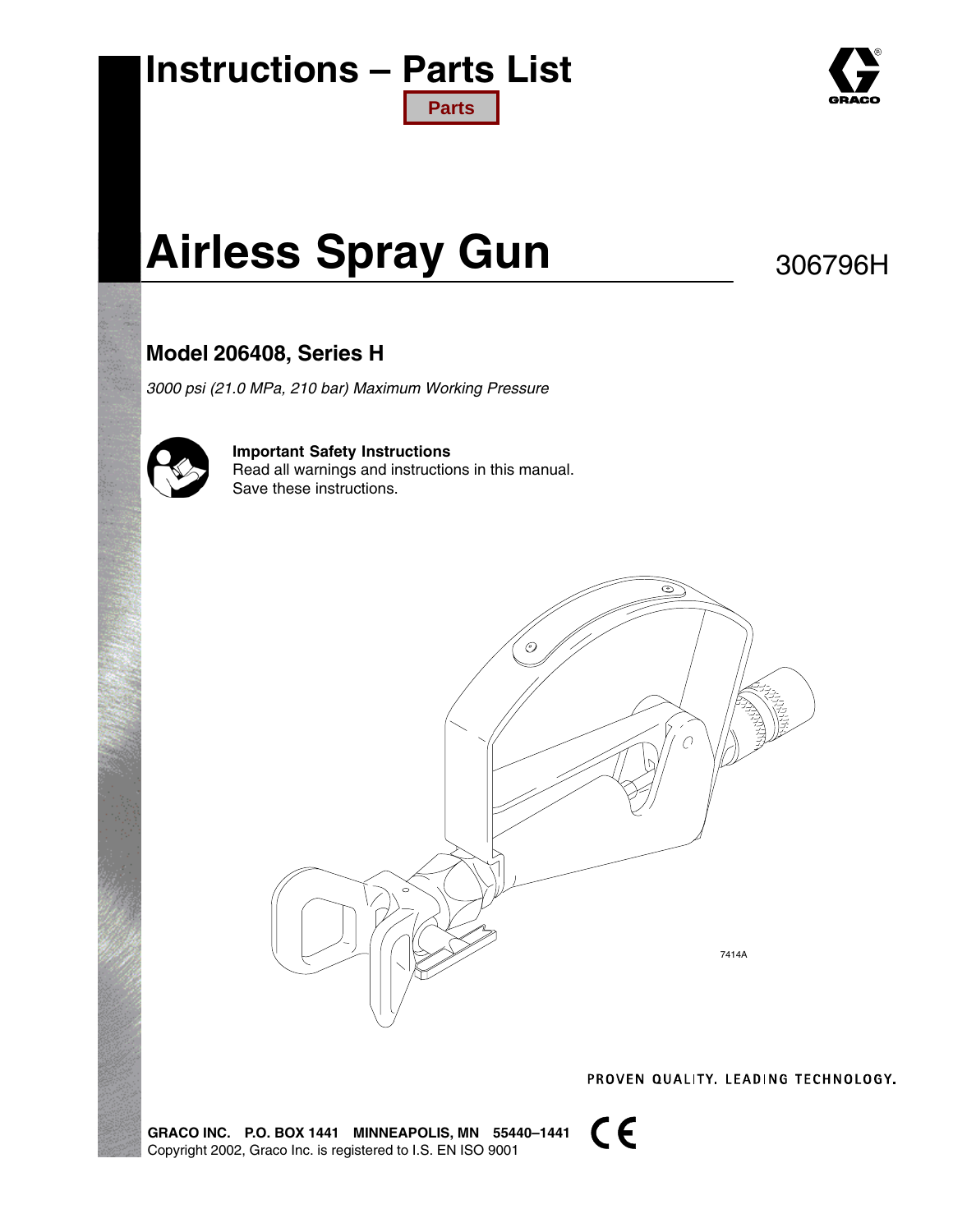# **Table of Contents**

# **Symbols**

**Warning Symbol**

## **WARNING**

This symbol alerts you to the possibility of serious injury or death if you do not follow the instructions.

#### **Caution Symbol**

## **A** CAUTION

This symbol alerts you to the possibility of damage to or destruction of equipment if you do not follow the corresponding instructions.

#### **WARNING** 4



### **SKIN INJECTION HAZARD**

Spray from the gun, hose leaks, or ruptured components can inject fluid into your body and cause an extremely serious injury, including the need for amputation. Splashing fluid in the eyes or on the skin can also cause a serious injury.

- Fluid injected into the skin might look like just a cut, but it is a serious injury. **Get immediate surgical treatment.**
- Do not point the dispensing valve at anyone or at any part of the body.
- Do not put hand or fingers over the spray tip.
- Do not stop or deflect fluid leaks with your hand, body, glove, or rag.
- Do not "blow back" fluid; this is not an air spray system.
- Always have the tip guard and the trigger guard on the gun when spraying.
- Be sure the gun trigger safety operates before spraying.
- Lock the gun/valve trigger safety when you stop spraying.
- Follow the **Pressure Relief Procedure** on page 6 whenever you: are instructed to relieve pressure; stop spraying; clean, check, or service the equipment; and install or clean the spray tip.
- $\bullet$ Tighten all the fluid connections before operating the equipment.
- Check the hoses, tubes, and couplings daily. Replace worn, damaged, or loose parts immediately. Permanently coupled hoses cannot be repaired; replace the entire hose.



#### **TOXIC FLUID HAZARD**

Hazardous fluids or toxic fumes can cause a serious injury or death if splashed in the eyes or on the skin, swallowed, or inhaled.

- Know the specific hazards of the fluid you are using. Read the fluid manufacturer's warnings.
- Store hazardous fluid in an approved container. Dispose of the hazardous fluid according to all local, state, and national guidelines.
- Wear appropriate protective clothing, gloves, eyewear, and respirator.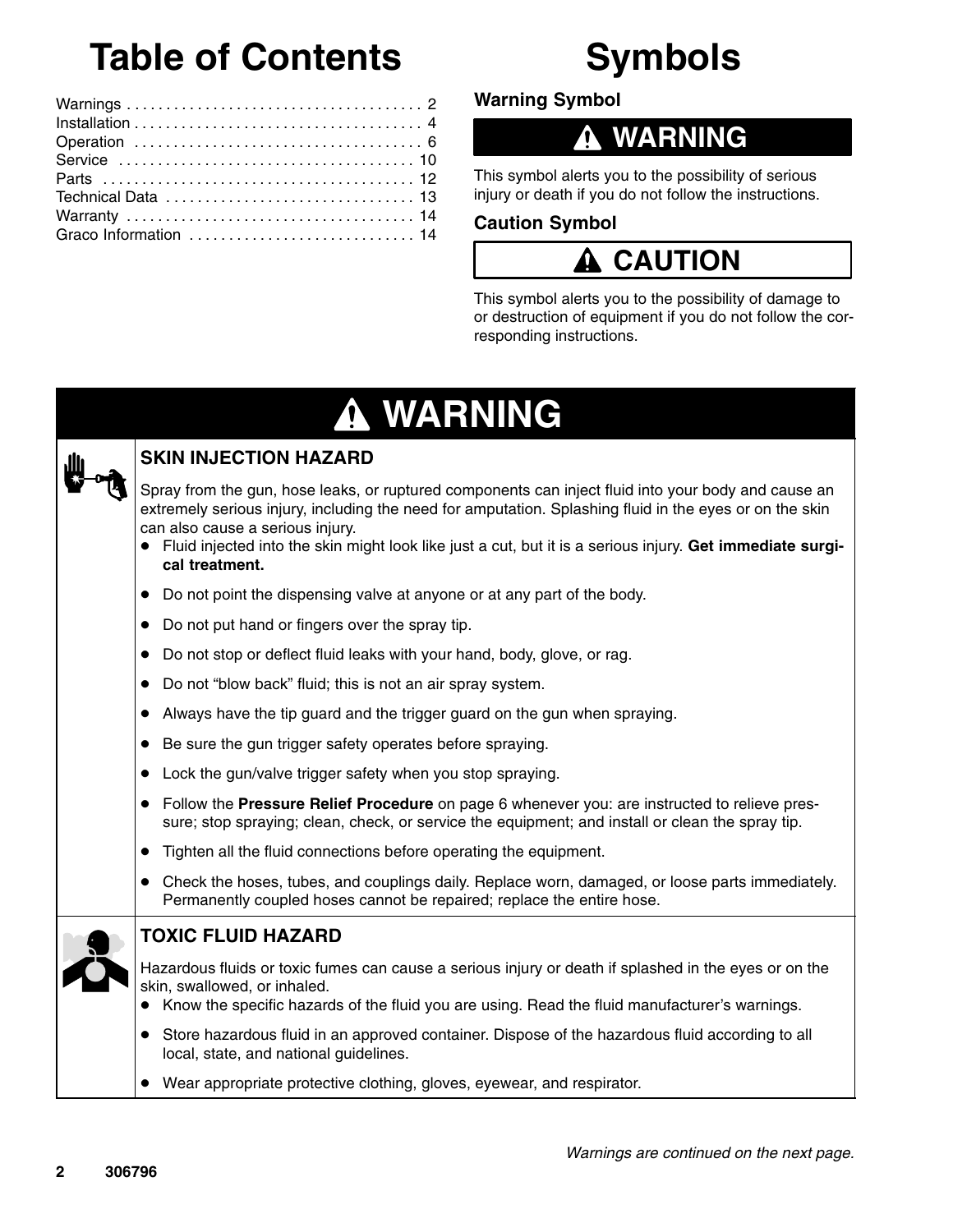# **WARNING**



#### **FIRE AND EXPLOSION HAZARD**

Improper grounding, poor air ventilation, open flames, or sparks can cause a hazardous condition and result in fire or explosion and serious injury.

- $\bullet$ Ground the equipment and the object being sprayed. See **Grounding** on page 4.
- $\bullet$  Provide fresh air ventilation to avoid the buildup of flammable fumes from solvent or the fluid being sprayed.
- $\bullet$ Extinguish all the open flames or pilot lights in the spray area.
- $\bullet$ Electrically disconnect all the equipment in the spray area.
- $\bullet$ Keep the spray area free of debris, including solvent, rags, and gasoline.
- $\bullet$ Do not turn on or off any light switch in the spray area while operating or if fumes are present.
- $\bullet$ Do not smoke in the spray area.
- $\bullet$ Do not operate a gasoline engine in the spray area.
- $\bullet$  If there is any static sparking while using the equipment, **stop spraying immediately**. Identify and correct the problem.

**INSTRUCTIONS**

▓▊▔█▆

#### **EQUIPMENT MISUSE HAZARD**

Equipment misuse can cause the equipment to rupture, malfunction, or start unexpectedly and result in a serious injury.

- $\bullet$ This equipment is for professional use only.
- $\bullet$ Read all the instruction manuals, tags, and labels before operating the equipment.
- 0 Use the equipment only for its intended purpose. If you are uncertain about usage, call your Graco distributor.
- $\bullet$ Do not alter or modify this equipment. Use only genuine Graco parts and accessories.
- $\bullet$ Check the equipment daily. Repair or replace worn or damaged parts immediately.
- $\bullet$  Do not exceed the maximum working pressure of the lowest rated system component. This spray gun has a **3000 psi (21.0 MPa, 210 bar) maximum working pressure.**
- $\bullet$  Use fluids that are compatible with the equipment wetted parts. See the **Technical Data** section of all the equipment manuals. Read the fluid manufacturer's warnings.
- $\bullet$  Route the hoses away from traffic areas, sharp edges, moving parts, and hot surfaces. Do not expose Graco hoses to temperatures above  $180^\circ$ F (82 $^\circ$ C) or below -40 $^\circ$ F (-40 $^\circ$ C).
- $\bullet$ Do not use the hoses to pull equipment.
- $\bullet$ Wear hearing protection when operating this equipment.
- $\bullet$ Comply with all applicable local, state, and national fire, electrical, and other safety regulations.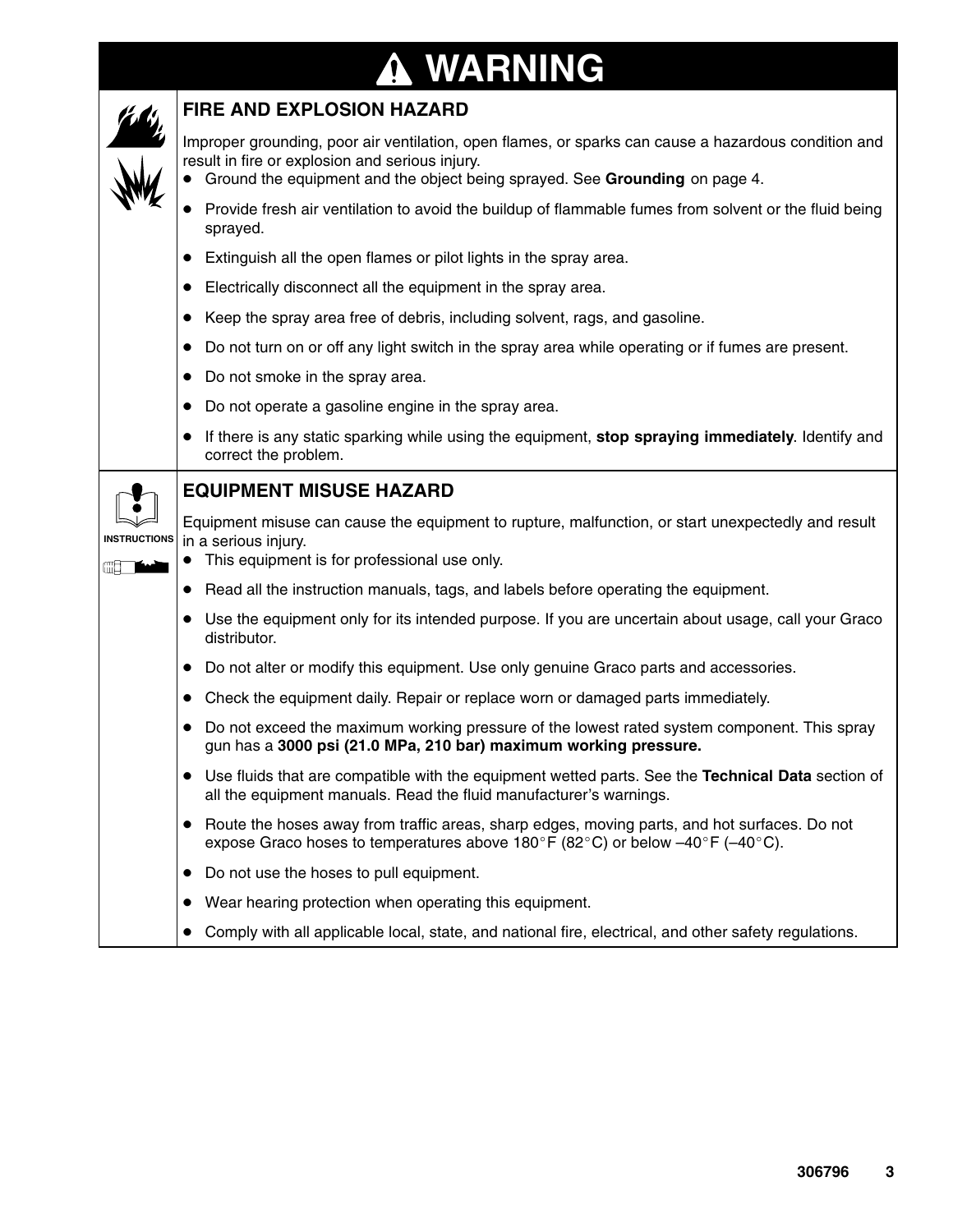# **Installation**

### **Grounding**

## **WARNING**

**FIRE AND EXPLOSION HAZARD** Before operating, ground the system as explained below. Also read the section **FIRE AND EXPLOSION HAZARD** on page 3.

To reduce the risk of static sparking, ground all the dispensing equipment used or located in the work area. Check you local electrical code for detailed grounding instructions for your are and type of equipment. Be sure to ground all of this equipment.

- $\bullet$  *Pump or sprayer:* If using an electric sprayer, plug the power supply cord or extension cord, each equipped with an undamaged three-prong plug, into a properly grounded outlet. Do not use an adapter. All extension cords must have three wires and be rated for 15 amps. If using another type of sprayer or pump, ground it by connecting a grounding wire (12 ga minimum) from the pump or sprayer's grounding lug to a true earth ground.
- $\bullet$  *Air compressor or hydraulic power supply:* Follow the local code.
- $\bullet$  *Fluid hoses:* Use only electrically conductive hoses with a maximum of 500 feet (150 m) combined hose length to ensure grounding continuity.
- $\bullet$  *Spray gun:* Obtain grounding through connection to a properly grounded fluid hose and sprayer or pump.
- $\bullet$ *Supply container:* Follow the local code.
- $\bullet$ *Object being sprayed:* Follow the local code.
- *All solvent pails used when flushing:* Follow the local code. Use only metal pails, which are conductive. Do not place the pail on a non-conductive surface, such as paper or cardboard, which interrupts the grounding continuity.
- $\bullet$  *To maintain grounding continuity when flushing or relieving pressure*, always hold a metal part of the gun firmly to the side of a grounded metal pail, then trigger the gun.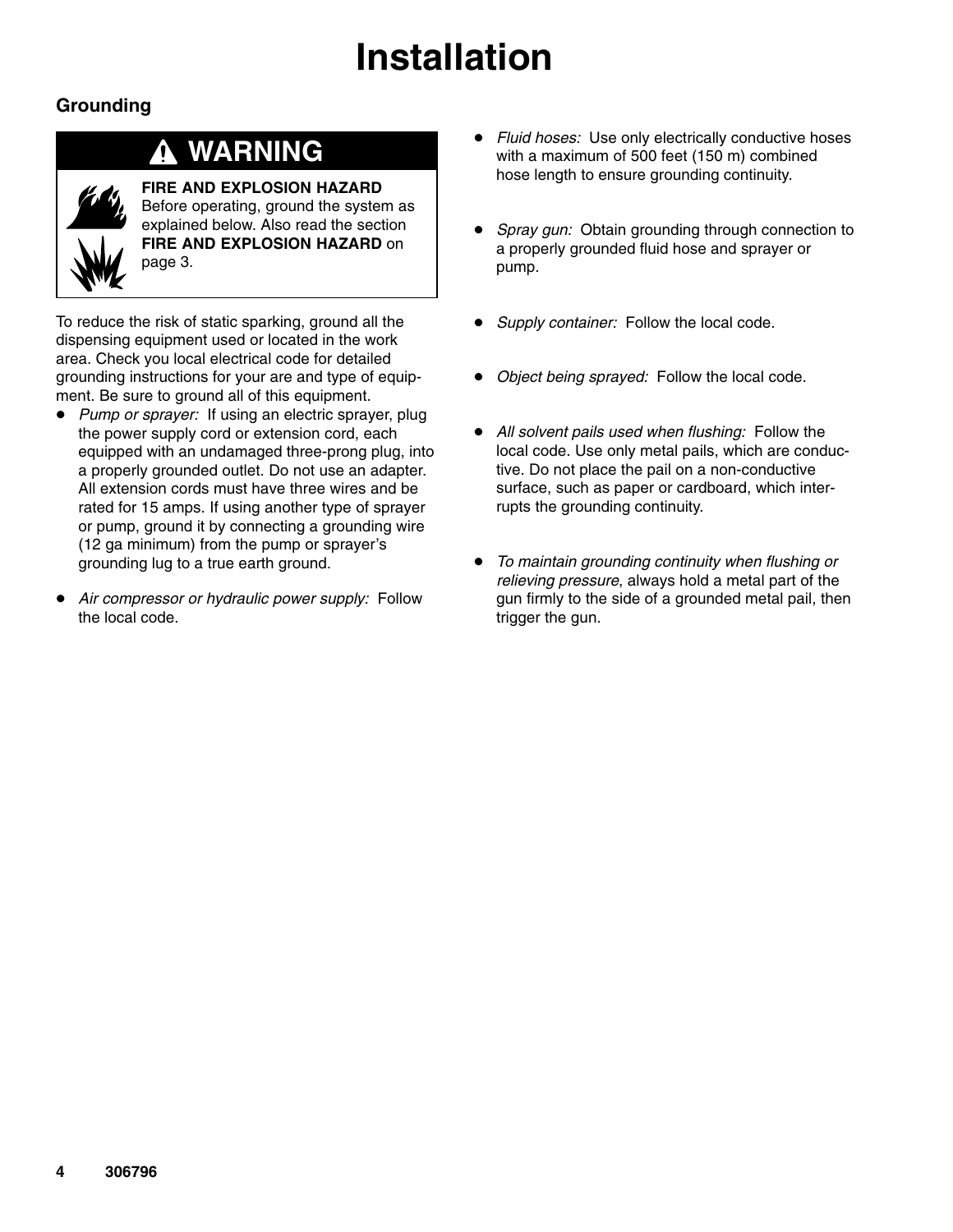# **Installation**

**NOTE:** Numbers and letters in parentheses in the text correspond to the reference numbers and letters in the text and drawings.

## **WARNING**

Be sure your system has a bleed-type master air valve (pneumatic pumps only) and a fluid drain valve. These two accessories help reduce the risk of serious injury, including fluid injection, splashing in the eyes or on the skin, or injury from moving parts, if you are adjusting or repairing the pump or gun.

- $\bullet$  The bleed-type master air valve relieves air trapped between this valve and the pump after the air regulator is shut off. Trapped air can cause the pump to cycle unexpectedly.
- $\bullet$  The fluid drain valve assists in relieving fluid pressure in the displacement pump, hose, and gun; triggering the gun to relieve pressure may not be sufficient.
- 1. Connect a grounded fluid hose to the gun inlet.
- 2. With no tip installed, start the pump/sprayer. Flush it according to the instructions supplied with it. Prime the system with the fluid you are using.
- 3. **Relieve the pressure.**

## **WARNING**

To reduce the risk of serious injury whenever you are instructed to relieve pressure, always follow the **Pressure Relief Procedure** on page 6.

4. With the gun safety latch engaged, unscrew the retaining nut (B) of the tip/guard assembly (26, 27), and install the gasket (25) in the retaining nut. Screw the tip/guard assembly firmly onto the gun. Tighten with a wrench. See Fig. 1.

**NOTE:** Failure to install the tip gasket (25) will result in leaking.

5. Strain the fluid you are spraying if it contains particles that could clog the spray tip.

 $\odot$ 

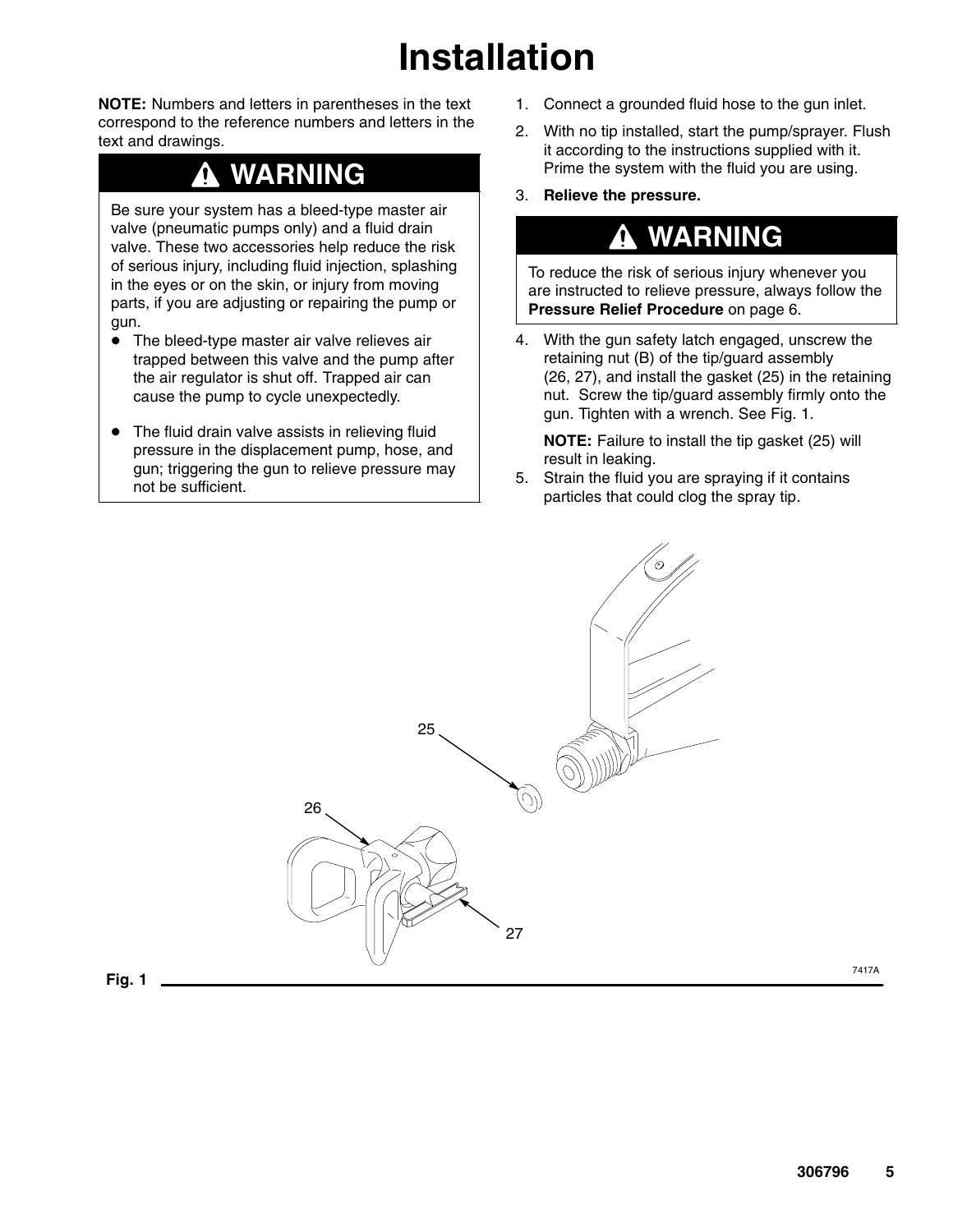#### **Pressure Relief Procedure**

## **WARNING**

#### **INJECTION HAZARD**

Fluid under high pressure can be injected through the skin and cause

serious injury. To reduce the risk of an injury from injection, splashing fluid, or moving parts, follow the **Pressure Relief Procedure** whenever you:

- $\bullet$ are instructed to relieve the pressure,
- $\bullet$ stop spraying,
- $\bullet$ check or service any of the system equipment,
- $\bullet$ or install or clean the spray tips.
- 1. Engage the gun safety knob.
- 2. Shut off the power supply to the pump and open any air bleed valves in the system.
- 3. With an electric sprayer, also unplug the cord.
- 4. Disengage the gun safety knob.
- 5. Hold a metal part of the gun firmly to the side of a grounded metal pail, and trigger the gun to relieve pressure.
- 6. Engage the gun safety knob.
- 7. Open the fluid drain valve, having a container ready to catch the drainage.
- 8. Leave the drain valve open until you are ready to use the system again.

If you suspect that the gun, hose, or spray tip is completely clogged, or that pressure has not been fully relieved after following the steps above, very slowly loosen the tip guard retaining nut, outlet accessory nut, or hose end coupling and relieve pressure gradually, then loosen completely. Then clear the tip or hose.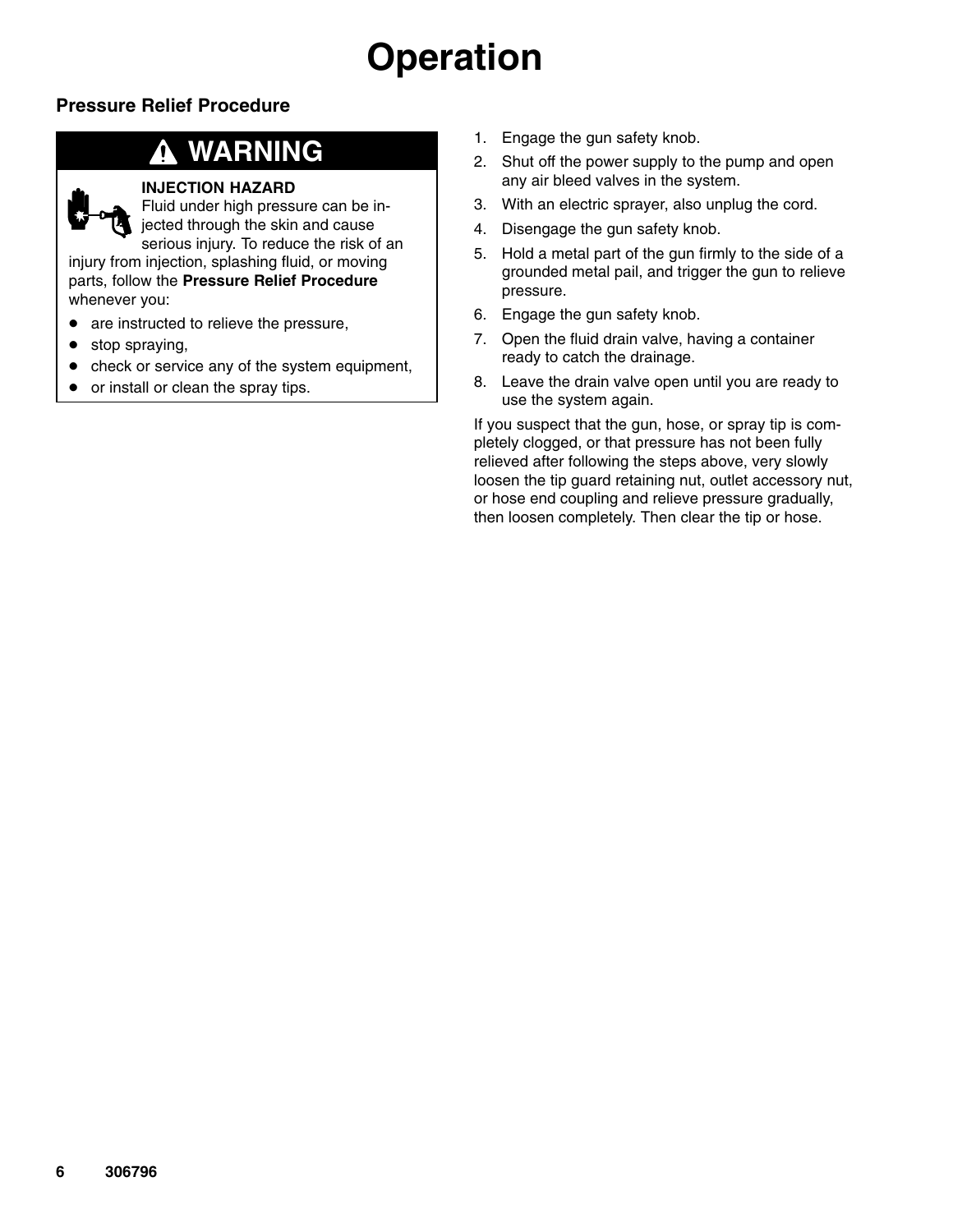## **WARNING**

To reduce the risk of serious injury whenever you are instructed to relieve pressure, always follow the **Pressure Relief Procedure** on page 6.

Whenever you stop spraying for a moment, engage the gun safety latch. See Fig. 2.

# **WARNING**

The wallet-size warning card provided with this gun should be kept with the operator at all times. The card contains important treatment information should an injection injury occur. Additional cards are available at no charge from Graco Inc.

- 1. Start the pump. Adjust the fluid pressure so the spray is completely atomized. ALways use the lowest pressure necessary to get the desired results. Higher pressure may not improve the spray pattern and will cause premature tip and pump wear.
- 2. If adjusting the pressure does not give a good spray pattern, try another tip size. **Relieve the pressure** completely before changing tips.
- 3. Use a full-open, full-close trigger action. Hold the gun about 14 in. (350 mm) from and at right angles to the work surface. Do not swing the gun in an arc. Practice to find the best length and speed of stroke.

#### **How to use the Safety Knob** (Fig. 2)

To engage the safety knob, turn the knob fully clockwise which locks the needle in the forward position, making the valve inoperative. Failure to engage the safety knob when you are not dispensing may result in accidental triggering of the valve.

To disengage the safety knob, turn the knob fully counterclockwise.

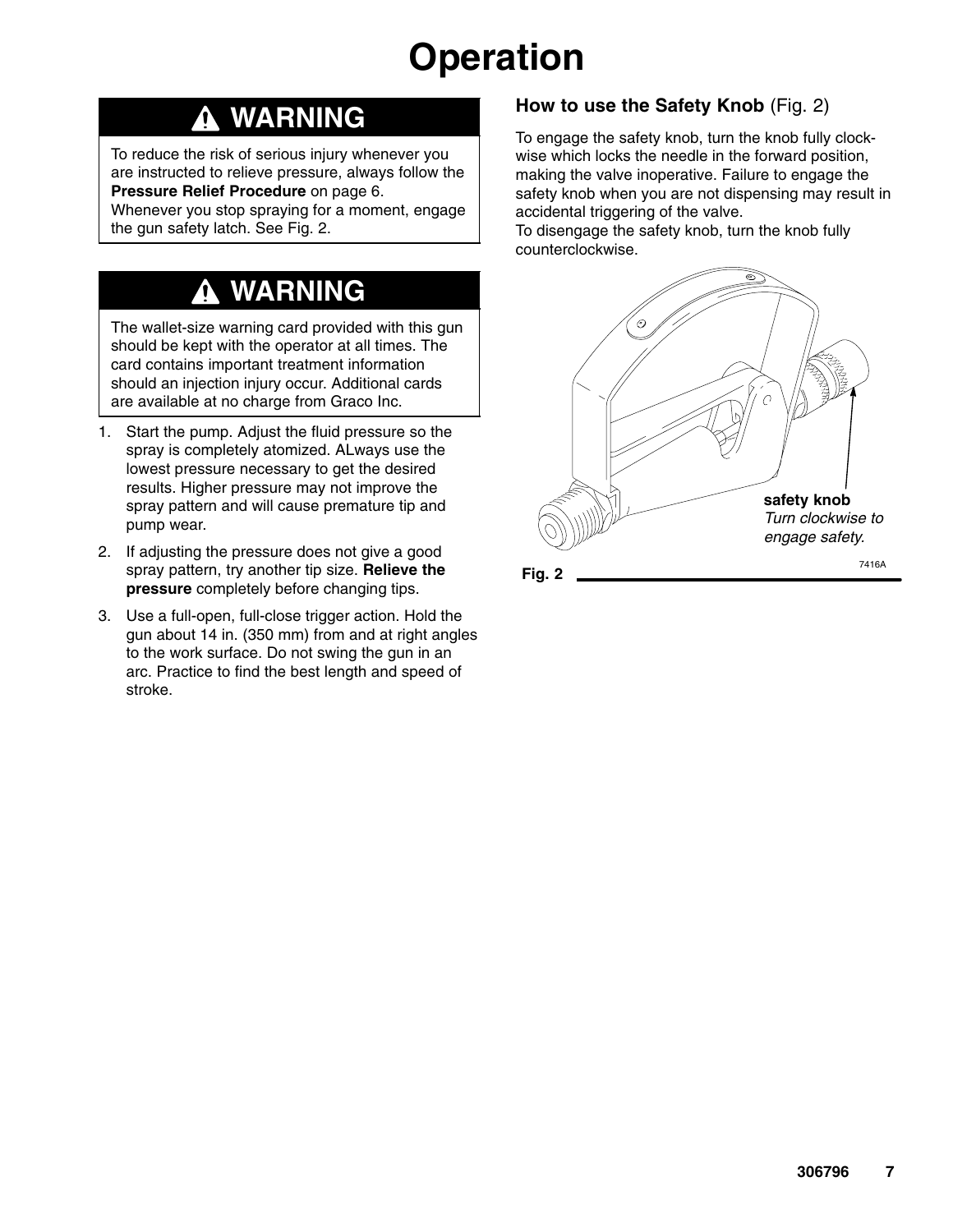### **Adjusting the Spray Pattern**

## **WARNING**

To reduce the risk of a fluid injection injury, never use the gun with the tip guard or trigger guard removed.

To adjust the orientation of the spray pattern, **relieve the pressure**. Engage the safety latch, and loosen the tip guard retaining nut (B). Rotate the tip/guard assembly (26, 27) to the spray pattern orientation you desire. See Fig. 3.

## **WARNING**

To reduce the risk of serious injury whenever you are instructed to relieve pressure, always follow the **Pressure Relief Procedure** on page 6.

The spray tip orifice size and spray angle determines the coverage and size of pattern. When more coverage is needed, use a larger spray tip rather than increasing fluid pressure.

Tip/guard assembly (26, 27) is oriented for a vertical spray pattern as shown.



## **A CAUTION**

Openings in the tip guard are designed to reduce paint buildup on the guard while spraying. Any damage to the sharp edges of the openings causes paint to collect at that area. To reduce the risk of damage, never hang the gun by the tip guard.

### **Cleaning or Clearing the Spray Tip**

Clean off the front of the tip frequently during the day's operation and at the end of the work day. Always **relieve the pressure**. Then, use a solvent soaked brush to clean the spray tip and to keep fluid buildup from drying and clogging the spray tip.

If the spray tip clogs while spraying, clear it as follows:

- 1. Engage the gun safety latch.
- 2. Turn the arrow-shaped handle on the tip (27) 180 $^{\circ}$ to the cleaning position.
- 3. Disengage the gun safety latch, and trigger the gun into a grounded metal pail.

Fluid pressure should force out the clog.

- 4. Engage the gun safety latch, and turn the arrowshaped handle180 $^{\circ}$  to the spray position.
- 5. Disengage the gun safety latch, and resume spraying.

If the tip is still clogged, disassemble and manually clean it. See page 10.

## **CAUTION**

Never soak the entire gun in solvent. Prolonged exposure to solvent can ruin the packings.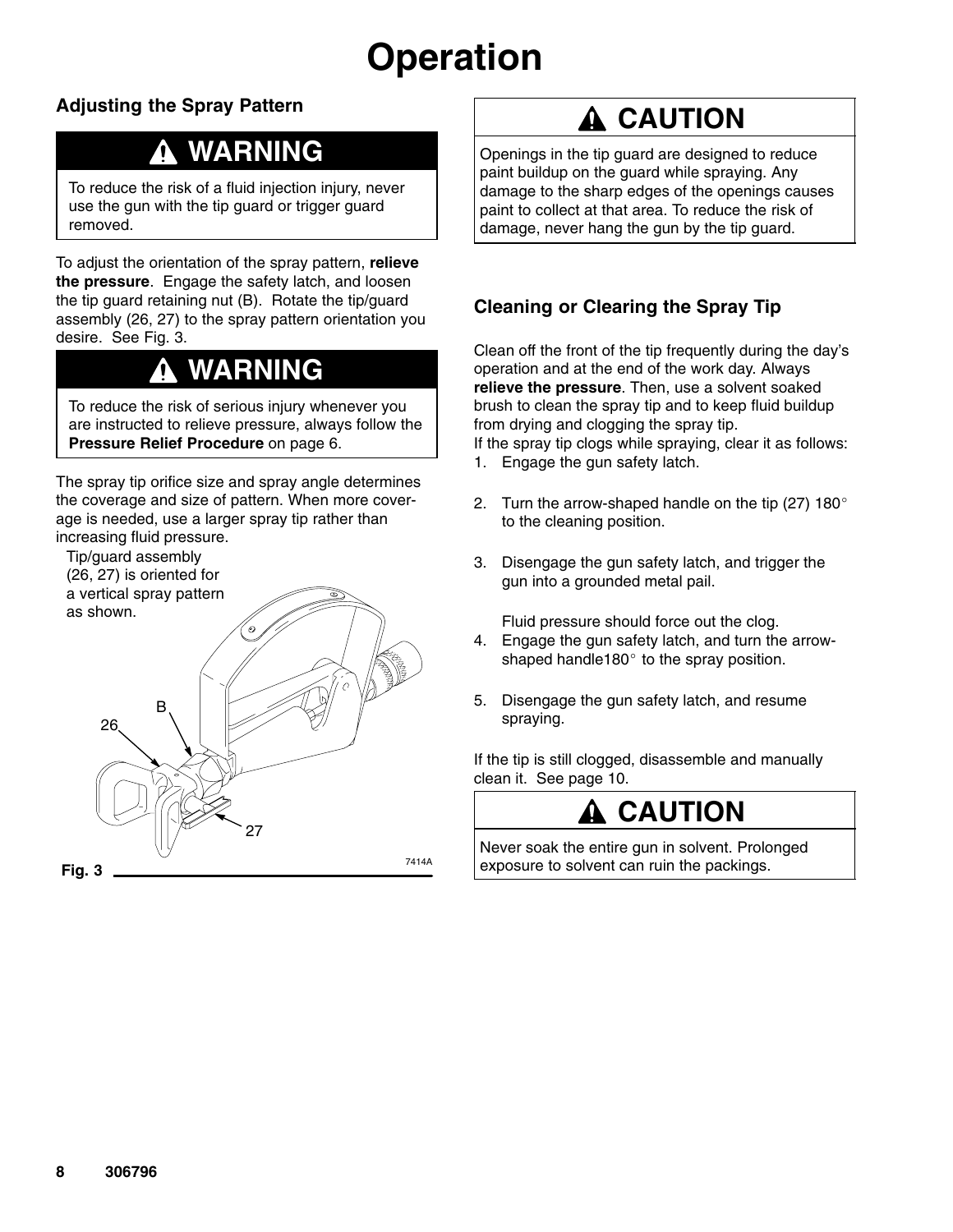#### **Flushing the Gun**

## **WARNING**

To reduce the risk of serious injury whenever you are instructed to relieve pressure, always follow the **Pressure Relief Procedure** on page 6.

## **WARNING**

Before flushing, be sure the entire system and flushing pails are properly grounded. Refer to **Grounding** on page 4. **Relieve the pressure** and remove the spray tip from the gun. Always use the lowest possible fluid pressure, and maintain firm metal-to-metal contact between the gun and the pail during flushing to reduce the risk of a fluid injection injury, static sparking, and splashing.

**Relieve the pressure**, remove the spray tip, and then flush the gun and spray system with a compatible solvent. Always flush the gun before the fluid being sprayed can dry in it.

## **CAUTION**

To avoid corrosion, never leave water or water-based fluid in the valve overnight or longer.

If you are using water to flush, flush again with mineral spirits or oil-based solvent and **relieve the pressure**. This leaves a protective coating in the valve to prevent corrosion.

#### **Lubrication**

Oil the exposed part of the valve rod (18) and the trigger pivot (9) daily. See Fig. 4.

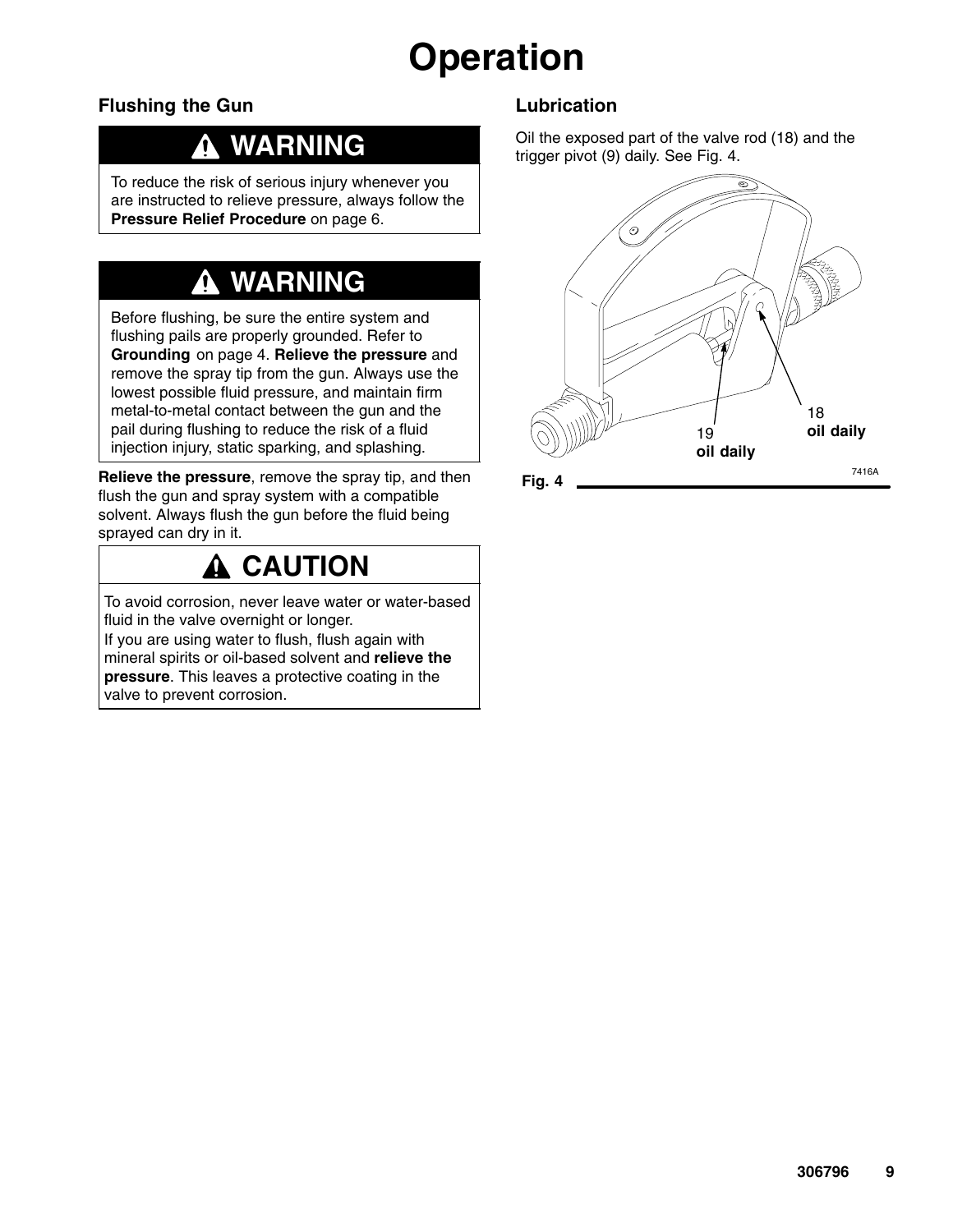# **Service**

### **WARNING**

To reduce the risk of serious injury whenever you are instructed to relieve pressure, always follow the **Pressure Relief Procedure** on page 6.

#### **NOTES:**

- **If the gun keeps spraying after you release the** trigger, the valve rod (needle) may be obstructed, worn or damaged, or it may need adjusting. Follow the repair instructions below.
- **Before servicing, be sure all necessary repair parts** are available.
- **See the Parts Drawing** on page 12.

#### **Disassembly**

- 1. **Relieve the pressure** and disconnect the dispensing device and supply hose.
- 2. Unscrew the valve seat (19). Unscrew the pivot (9) and remove the trigger (15).
- 3. Grasp the hex of the safety knob (4) with a 11/16 in. open end wrench and unscrew the knob assembly from the gun housing (16).
- 4. Grasp the flats of the adjusting nut (13) with an adjustable wrench and pull it out far enough to loosen the capscrew (1) using a 3/32 in. socket head wrench.
- 5. Use a 3/8 in. open end wrench to unscrew the packing screw (14).
- 6. Push the valve rod (18) out the front of the valve.
- 7. Use a hooked pick to carefully remove the packings (10) and glands (11, 12) from the valve.
- 8. Clean all parts thoroughly in a compatible solvent, dry and inspect for damage. Replace the parts as needed. Disassemble and manually clean the tip/guard assembly (26, 27) if they are dirty.

#### **Reassembly**

- 1. Lubricate the smooth shaft of the rod (18). Insert the threaded end of the rod through the front of the valve and through the back.
- 2. One at a time, slide the male gland (12), and the six v-packings (10) (with the lips of the v-packings facing the front of the valve) onto the valve rod and slide them into the packing cavity. Insert the female gland (11) and press it gently into the packing cavity to help seat the packings.
- 3. Screw the packing screw (14) loosely into the cavity.
- 4. Install the trigger (20) and pivot (9).
- 5. Place a washer (2) on the valve rod and thread the adjusting nut (13) onto it.
- 6. Hold the adjusting nut with an adjustable wrench. Thread the capscrew (1) a few turns into the nut.
- 7. Check the trigger free play. Push the adjusting nut (13) forward as far as possible and check for 1/8 to 5/16 in. (3 to 8 mm) free play. See Fig. 5. Adjust the screw (1) as necessary, then tighten the adjusting nut.
- 8. Screw the safety knob (4) into the valve.
- 9. Screw the valve seat (19) into the front of the valve and torque to 20-25 ft-lb  $(27-34 \text{ N} \cdot \text{m})$ . Be sure the washer (3) is between the seat and trigger guard.
- 10. Tighten the packing screw (14) just enough to stop leakage; overtightening results in leaking.
- 11. Reinstall the tip/guard assembly (26, 27) before using the gun.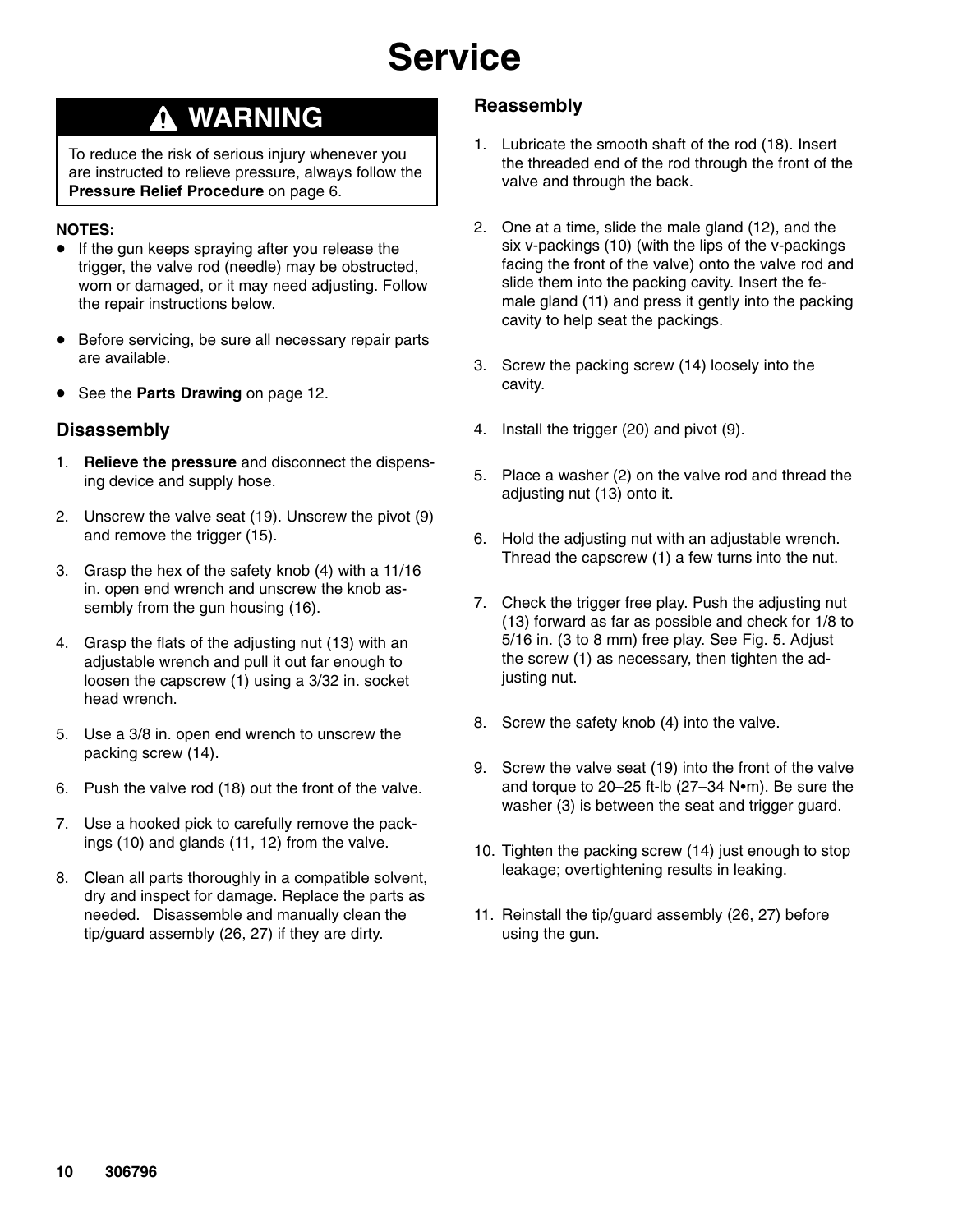# **Service**

#### **Adjusting the Needle**

## **WARNING**

Proper adjustment of the needle is essential to be sure the safety knob makes the gun inoperative when engaged. Improper adjustment may allow the gun to be triggered, even with the safety knob engaged (turned fully clockwise), which can result in serious injury, including fluid injection and splashing in the eyes or on the skin.

To check for proper adjustment, engage the safety knob (4) and check the free play in the trigger. It should be 1/8 to 5/16 in. (3 to 8 mm). If it is not, **relieve the pressure**, unscrew the safety knob assembly (4), and adjust the free play as instructed in steps 7 and 8 of **Reassembly** on page 10.



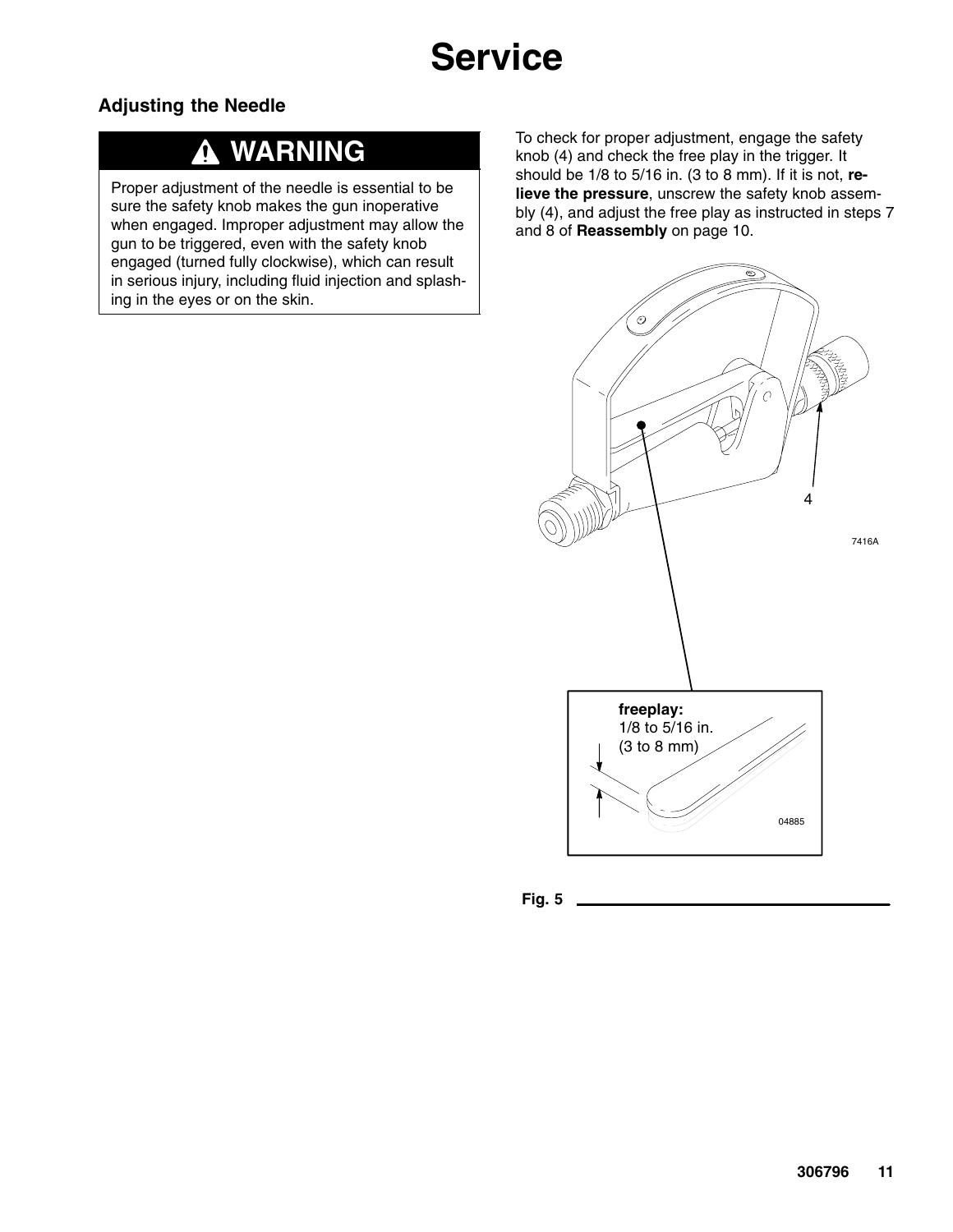# **Parts**

<span id="page-11-0"></span>

| Ref            |          |                               |      | Ref.                                                                                 |                        |                                |      |
|----------------|----------|-------------------------------|------|--------------------------------------------------------------------------------------|------------------------|--------------------------------|------|
| No.            | Part No. | <b>Description</b>            | Qty. | No.                                                                                  | Part No.               | <b>Description</b>             | Qty. |
|                |          |                               |      |                                                                                      |                        |                                |      |
| 1              | 104301   | CAPSCREW, soc hd, 5-40        |      | $19*$                                                                                | 206407                 | SEAT, valve                    |      |
|                |          | UNC-2a x 0.625"               |      | 20                                                                                   | 192165                 | GUARD, trigger                 |      |
| $2^*$          | 151395   | WASHER, flat                  |      | 21                                                                                   | 100037                 | SCREW, machine, phillips-head; |      |
| 3*             | 168845   | GASKET, copper                |      |                                                                                      |                        | 10-24 UNC-2a x 0.5"            |      |
| 4              | 210170   | STOP, needle                  |      | 22                                                                                   | 102299                 | <b>RIVET</b>                   |      |
| 5 <sup>†</sup> | 172479   | TAG, warning (not shown)      |      | $23+$                                                                                | 170239                 | PLATE, warning                 |      |
| 9              | 165086   | SCREW, pivot                  |      | 24†                                                                                  | 179960                 | SIGN, warning (not shown)      |      |
| $10*$          | 165672   | <b>V-PACKING, PTFE</b>        | 6    | 25                                                                                   | 166969                 | WASHER, nylon                  |      |
| $11*$          | 165674   | GLAND, packing, female; brass |      | 26                                                                                   | 222674                 | GUARD, tip                     |      |
| $12*$          | 165675   | GLAND, packing, male; brass   |      | 27                                                                                   | GHDXXX                 | TIP OF CHOICE                  |      |
| 13             | 165676   | NUT, adjusting                |      |                                                                                      |                        |                                |      |
| 14             | 165677   | SCREW, packing                |      | * Recommended tool box spare parts. Keep these parts on<br>hand to reduce down time. |                        |                                |      |
| 15             | 190654   | <b>TRIGGER</b>                |      |                                                                                      |                        |                                |      |
| 16             | 165679   | HOUSING, gun, control         |      | † Extra warning tags, plates, and signs area available at no                         |                        |                                |      |
| $18*$          | 204629   | ROD, valve                    |      |                                                                                      | charge./Technical Data |                                |      |
| 12             | 306796   |                               |      |                                                                                      |                        |                                |      |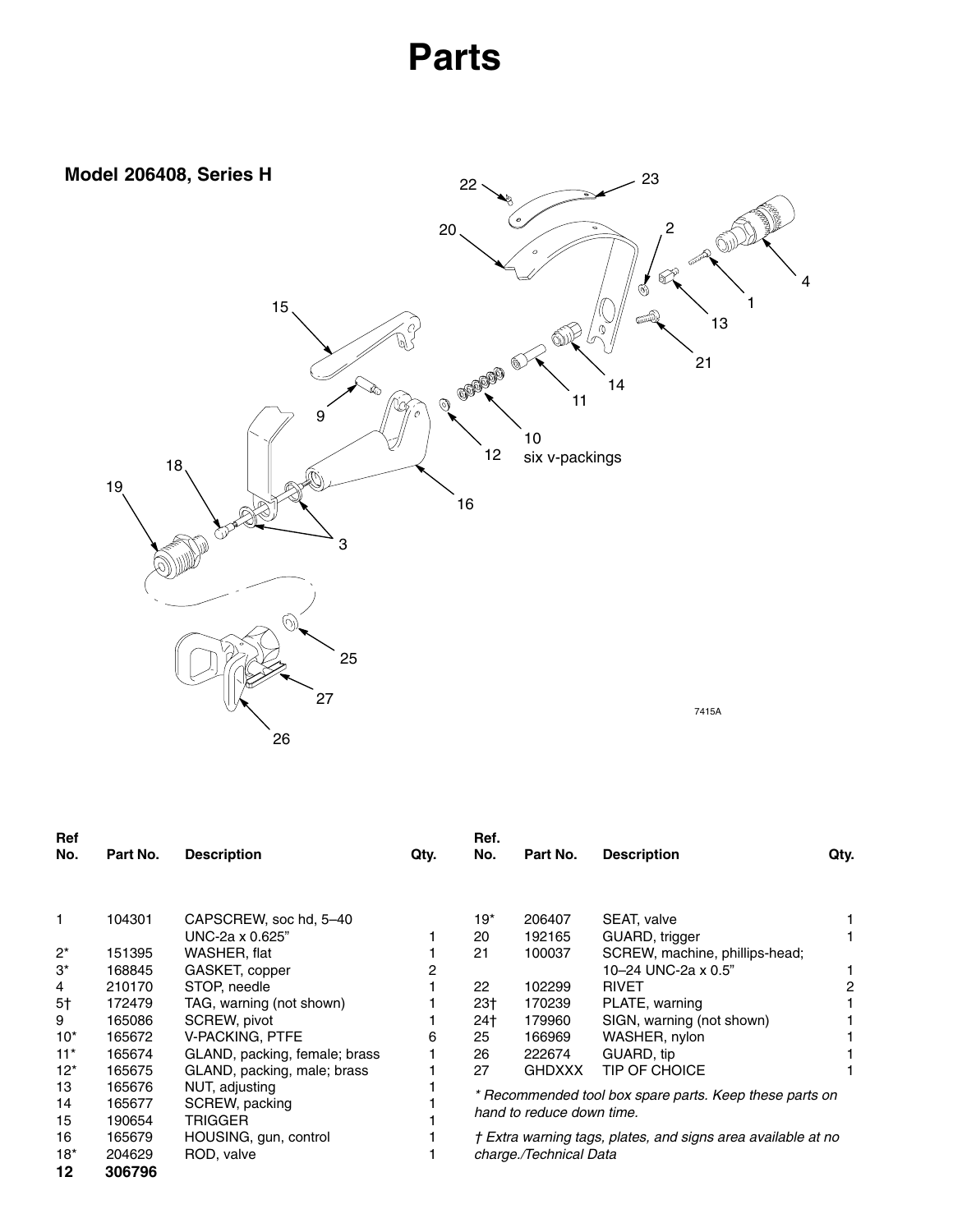# **Technical Data**

| Category                       | Data                                                                                                |
|--------------------------------|-----------------------------------------------------------------------------------------------------|
| Maximum fluid working pressure | 3000 psi (21.0 MPa, 210 bar)                                                                        |
| Fluid valve orifice size       | 0.188 in. (4.78 mm) diameter                                                                        |
| Fluid inlet                    | $1/4$ npsm                                                                                          |
| Fluid outlet                   | $7/8 - 1/4$ npt                                                                                     |
| Wetted parts                   | aluminum, tungsten carbide, stainless steel, zinc-plated steel,<br>PTFE, brass, Delrin <sup>®</sup> |
| Length                         | 8.125" (206 mm)                                                                                     |
| Height                         | $5"$ (127 mm)                                                                                       |
| Weight                         | 2 lb $(0.9$ kg)                                                                                     |

*Delrin is a registered trademark of the DuPont Company.*